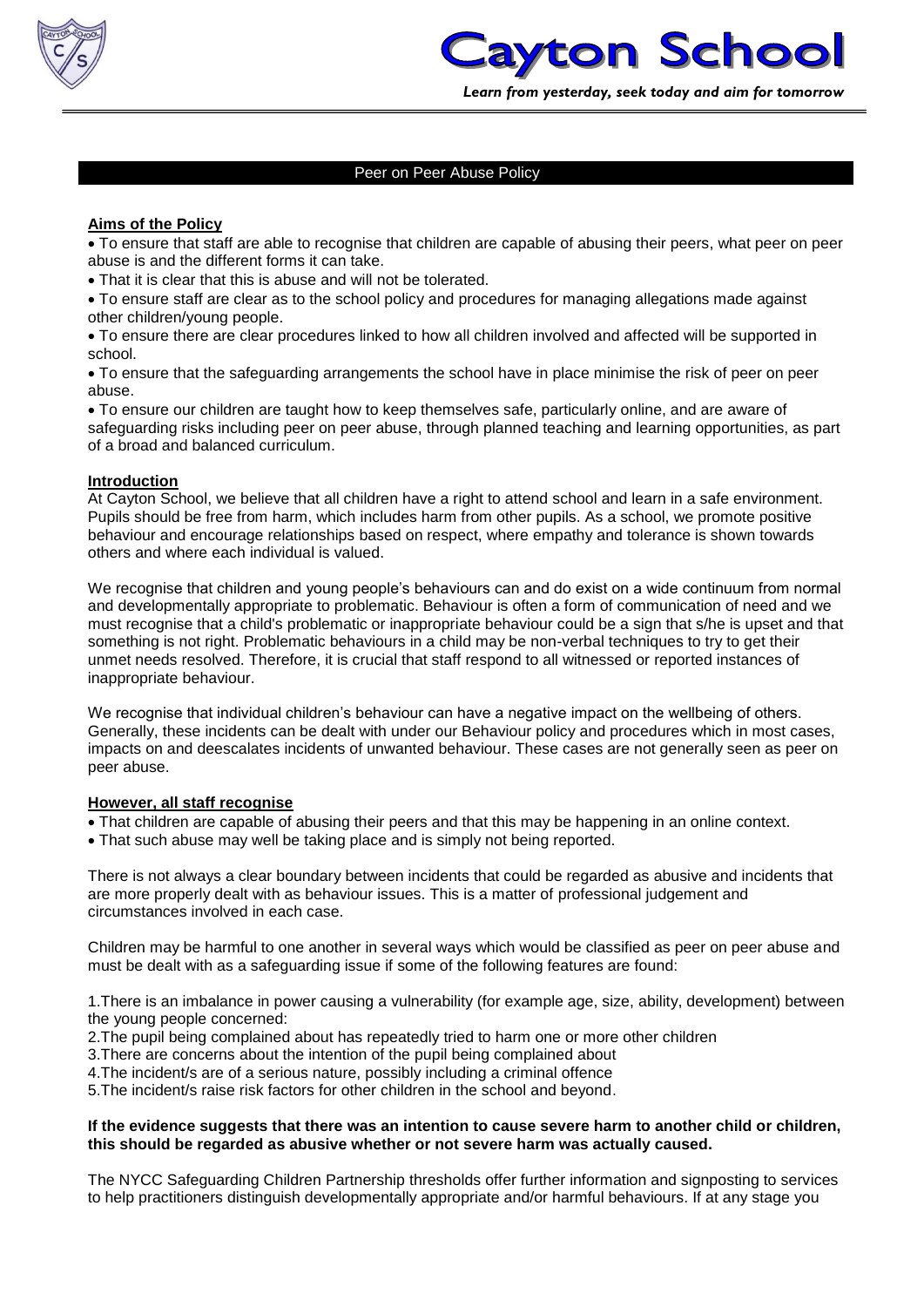are worried that a child or young person has been harmed or is at risk of harm, follow normal child procedures in school. (See child protection and safeguarding policy).

### **Types of Peer on Peer Abuse**

There are many forms of abuse that may occur between peers and this list is not exhaustive. Physical abuse e.g. (biting, hitting, kicking, hair pulling etc.) Physical abuse may include, hitting, kicking, nipping, shaking, biting, hair pulling, or otherwise causing physical harm to another person. There may be many reasons why a child harms another and it is important to understand why a child has engaged in such behaviour, including accidently before considering the action or punishment to be undertaken.

# **Emotional Abuse**

Emotional abuse involves one child having significant power or control over another child. It is often rooted in fear and may involve blackmail, extortion, threats or intimidation.

#### **Sexual Violence, Harassment and Abuse**

Sexual harassment includes sexual comments, remarks and jokes both in person and online, which may be stand-alone incidents or part of a broader pattern of abuse. Sexual abuse involves forcing or enticing a child or young person to take part in sexual activities, not necessarily involving violence, whether or not the child is aware of what is happening. Sexual violence and sexual harassment can occur between two children of any age and sex. It can also occur through a group of children sexually assaulting or sexually harassing a single child or group of children. It can occur online and face to face, both physically and verbally.

#### **Bullying**

Bullying is unwanted, aggressive behaviour among school aged children that involves a real or perceived power imbalance. The behaviour is repeated, or has the potential to be repeated, over time. Both children who are bullied and who bully others may have serious, lasting problems. In order to be considered bullying, the behaviour must be aggressive and include: An Imbalance of Power: Children who bully use their power—such as physical strength, access to embarrassing information, or popularity—to control or harm others. Power imbalances can change over time and in different situations, even if they involve the same people. Repetition: Bullying behaviours happen more than once or have the potential to happen more than once. Bullying includes actions such as making threats, spreading rumours, attacking someone physically or verbally or for a particular reason e.g. size, hair colour, gender, sexual orientation, and excluding someone from a group on purpose.

#### **Cyber bullying**

Cyberbullying is the use of phones, instant messaging, e-mail, chat rooms or social networking sites such as Facebook, Twitter, Instagram and Snapchat to harass threaten or intimidate someone for the same reasons as stated above. It is important to state that cyber bullying can very easily fall into criminal behaviour under the Malicious Communications Act 1988 and is also supported by the Communications Act 2003. If the behaviour involves the use of taking or distributing indecent images of children under the age of 18 then this is also a criminal offence under the Sexual Offences Act 2003. Outside of the immediate support children may require in these instances, the school will have no choice but to involve the police to investigate these situations.

#### **Consensual or Non-Consensual Sharing of Nude or Semi-Nude Images or Videos**

Consensual or Non-Consensual Sharing of Nude or Semi-Nude Images or Videos is when someone sends or receives a sexually explicit text, image or video. This includes sending 'nude pics', 'rude pics' or 'nude selfies'. Pressuring someone into sending a nude picture can happen in any relationship and to anyone, whatever their age, gender or sexual preference. However, once the image is taken and sent, the sender has lost control of the image and these images could end up anywhere. By having in their possession, or distributing, indecent images of a person under 18 on to someone else, children are not even aware that they could be breaking the law as stated as these are offences under the Sexual Offences Act 2003.

#### **Initiation/Hazing**

Hazing is a form of initiation ceremony, which is used to induct newcomers into an organisation such as a private school, sports team etc. There are a number of different forms, from relatively mild rituals to severe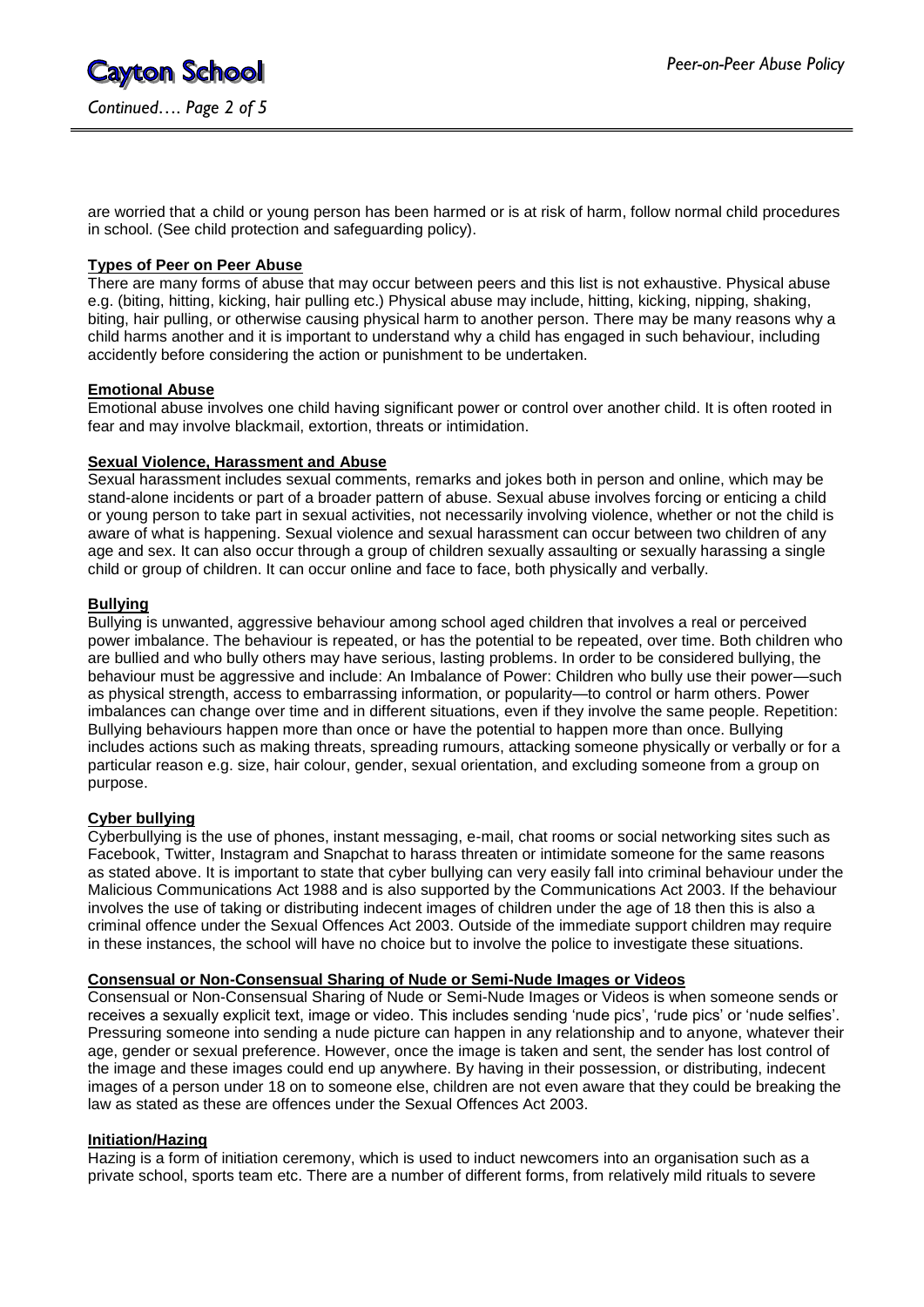and sometimes violent ceremonies. The idea behind this practice is that it welcomes newcomers by subjecting them to a series of trials, which promote a bond between them. After the hazing is over, the newcomers also have something in common with older members of the organisation, because they all experienced it as part of a rite of passage. Many rituals involve humiliation, embarrassment, abuse, and harassment.

# **Prejudiced Behaviour**

The term prejudice-related bullying refers to a range of hurtful behaviour, physical or emotional or both, which causes someone to feel powerless, worthless, excluded or marginalised, and which is connected with prejudices around belonging, identity and equality in wider society – in particular, prejudices to do with disabilities and special educational needs, ethnic, cultural and religious backgrounds, gender, home life, (for example in relation to issues of care, parental occupation, poverty and social class) and sexual identity (homosexual, bisexual, transsexual)

# **Recognising the Risk**

School staff should never dismiss peer to peer abusive behaviour as normal 'banter' between young people or develop high thresholds before taking action. We recognise that although all children are potentially vulnerable to abuse by their peers, some children are more vulnerable such as those children:

receiving statutory care/support or known to have experienced harm, abuse or exploitation

 with a disability, ill-health or developmental difficulties – including mental ill health and special educational needs

 living in households or families with characteristics that may indicate higher levels of risk such as poverty, substance abuse, domestic abuse or where they may be a young carer

 who are vulnerable or of concern by virtue of their identity or nationality – including LGBTQ+ children and young people and refugees.

*Children's Commissioner Vulnerability report 2018*

It is also recognised that the abuse between peers may happen beyond the school environment and online spaces can be a place where abusive behaviour between young people is played out. Contextual Safeguarding is an approach to understanding, and responding to, young people's experiences of significant harm beyond their families. It recognises that the different relationships that young people form in their neighbourhoods, schools and online can feature violence and abuse. Parents and carers have little influence over these contexts, and young people's experiences of extra-familial abuse can undermine parent-child relationships.

#### *The Contextual Safeguarding Network*

Evidence suggests that such children displaying harmful behaviours may have suffered considerable disruption in their lives, may have witnessed or been subjected to physical or sexual abuse, may have problems in their educational development and may have committed other offences. Our school will always consider that the pupil being complained about is likely to have considerable unmet needs themselves as well as posing a significant risk of harm to other children. They may therefore be suffering, or at risk of suffering, significant harm and in need of protection themselves. Any long-term plan to reduce the risk posed by the pupil being complained about must also address their individual and specific needs.

#### **Prevention**

It is not enough to respond to incidents as they arise. At Cayton School we strive to create an environment that actively discourages abuse and challenges the attitudes which underlie it. In our school this includes

- A clear Behaviour Policy which supports our aim of 'Being Kind not hurting or upsetting other's'.
- A strong consistent PSHE and SMSC curriculum which specifically teaches children about the different types of abuse they may be at risk from and what to do if they are worried about themselves or a friend.
- A whole school, consistent approach to rewards and sanctions.
- Work with other agencies such as NSPCC, Police and LA.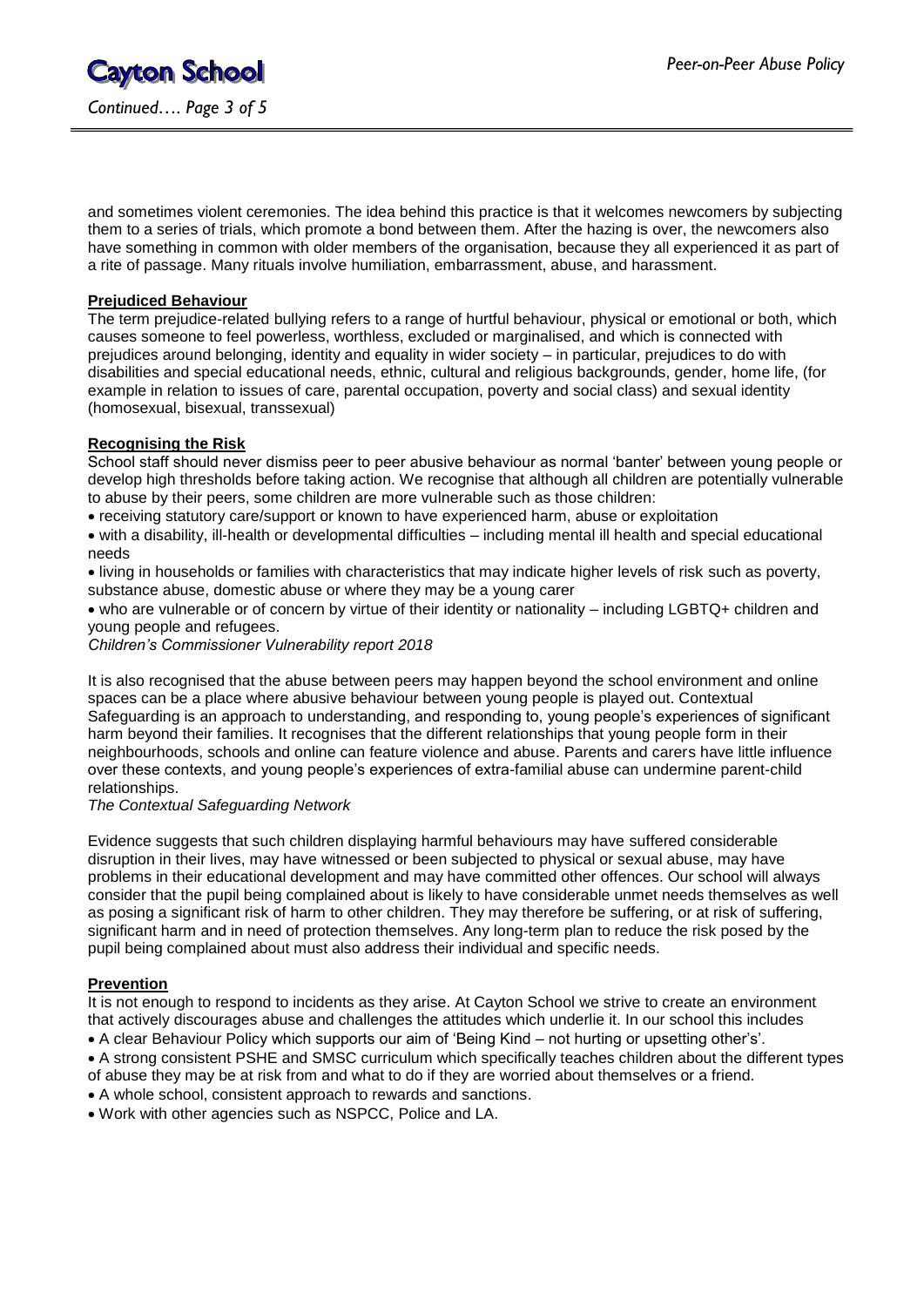#### **Actions to be taken**

Pupil to pupil incidents are usually managed through our behaviour policies and procedures. However when allegations against other pupils are more serious in nature and raise safeguarding concerns, they could be considered as potential peer to peer abuse and normal safeguarding procedures should apply.

# **Inform the Designated Safeguarding Lead (DSL) or a Deputy DSL**

 The DSL will contact all parents of children involved and NYCC Safeguarding board to discuss the case. The DSL will follow through any actions and outcomes of the discussion and will make any appropriate referrals to children's social care which could be for the child/ren affected and/or the pupil being complained about. (As outlined in Keeping Children Safe in Education 2021).

The DSL will make a record of the concern, the discussions and any actions/outcome and will keep a copy in the pupil files (all pupils involved in the allegation) using CPOMs system.

 If the allegations indicate a potential criminal offence has taken place, the police should be contacted at the earliest opportunity. However, in school we are mindful that the age of criminal responsibility in England is 10 years old meaning that children under 10 can't be arrested or charged with a crime. There are other punishments that can be given to children under 10 who break the law. Further advice can be sought regarding this from agencies involved.

 Parents, of both the pupil being complained about and the child/ren affected should be informed and kept updated on the progress of any referrals, actions and/or interventions.

 If the case does not meet thresholds for others services to be involved, school will continue to deal with the matter using the school's usual disciplinary procedures.

 The needs and wishes of the affected child/ren should be taken in to account as much as is reasonably possible but DSLs and deputy DSLs will also need to consider if they have suffered significant harm and the need to protect others. Affected pupils should be offered support from specialist services.

 In situations where the school considers an ongoing safeguarding risk is present, a risk assessment should be prepared along with a preventative, supervision plan. The plan should be monitored and a date set for a follow up evaluation with everyone concerned.

If the incident/s are of a sexual nature, school staff will follow the DfE advice on Sexual Violence and Sexual Harassment between children in schools and colleges, September 2021

The guiding principles for dealing with these situations are outlined below:

Basic safeguarding principles should apply throughout

 The needs of the children affected and the needs of the pupil being complained about must be considered separately

 The pupil being complained about is likely to have considerable unmet needs and actions must include addressing this person's behaviour and its causes

 All agencies involved must consider whether the pupil being complained about poses a risk to other children in including but not limited to school, the community or online

 There should be a co-ordinated approach by children's social care, education and health agencies. No agency should start a course of action that has implications for any other agency without appropriate consultation

 School will only engage staff and agencies who are required to support the children involved and or be involved in any investigations.

This policy forms part of our Safeguarding arrangements in school and must be read in conjunction with the following school policies for,

- Child Protection & Safeguarding
- Behaviour
- Anit-Bullying
- E-Safety
- PSHE Policy
- RSE Policy